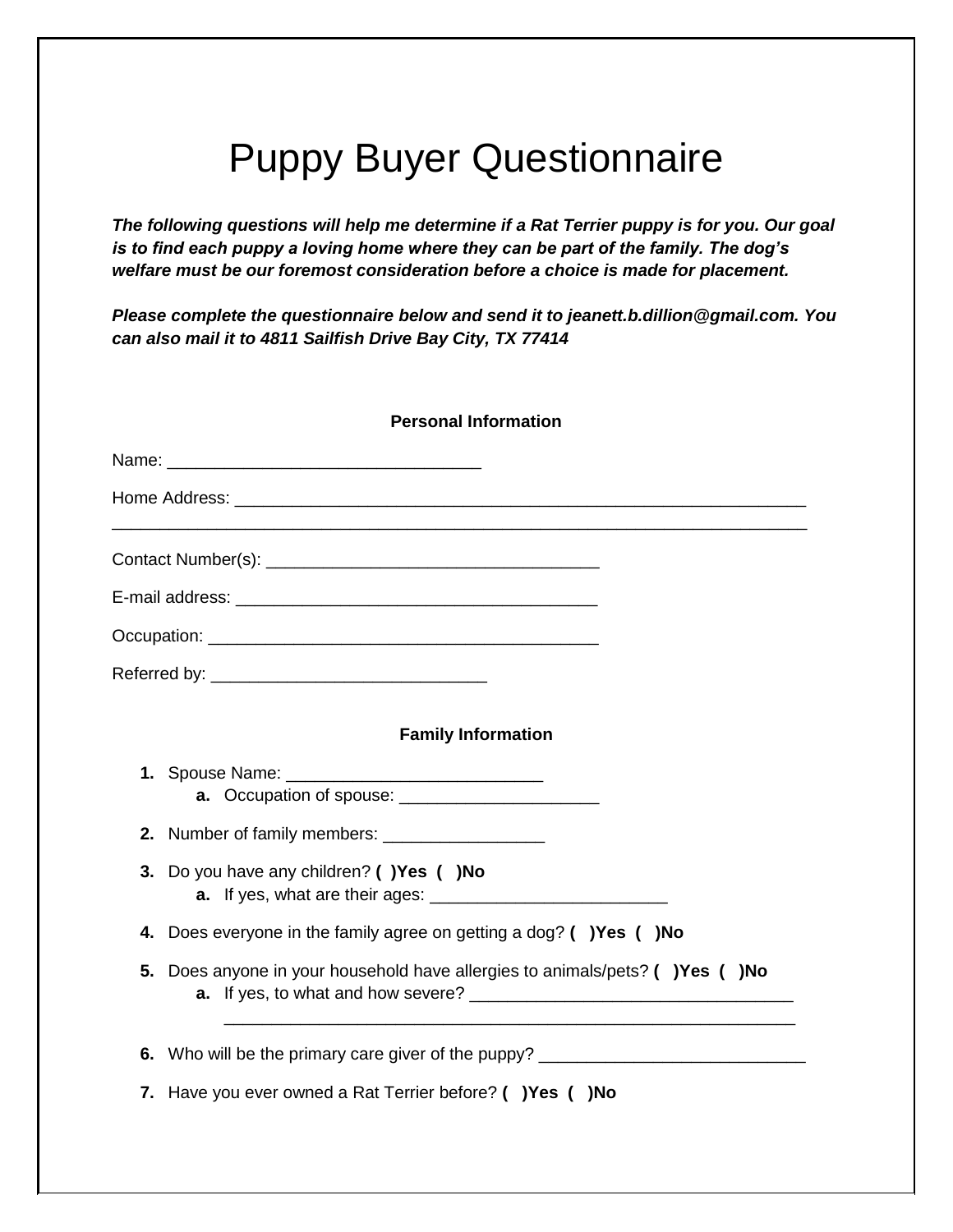| 8. How long did your last pet live? ________                                                                                                                |
|-------------------------------------------------------------------------------------------------------------------------------------------------------------|
| <b>a.</b> What were the circumstances of its death? __________________________________                                                                      |
| 9. Do you currently have other pets/animals? ( )Yes ( )No<br>a. If yes, please specify:                                                                     |
| 10. Do you already have a trusted veterinarian? ( ) Yes ( ) No<br>a. If yes, please provide:                                                                |
| i. I                                                                                                                                                        |
| ii.                                                                                                                                                         |
| iii.                                                                                                                                                        |
| 11. If there would be changes in your family's situation such as a change in occupation or<br>residence, or having a new baby, what will happen to the dog? |
| 12. Have you ever returned a pet to the breeder? ( ) Yes ( ) No                                                                                             |
| 13. Have you ever given a pet away? ( ) Yes ( ) No                                                                                                          |
| 14. Have you ever taken a pet to a pound or shelter? ( ) Yes ( ) No                                                                                         |
| <b>Housing Information</b>                                                                                                                                  |
| 1. Type of Dwelling:<br>) House<br>) Condo<br>) Apartment<br>) Mobile Home                                                                                  |
| 2. If you're renting, are you allowed to have a dog or pets?<br>a. please provide the information of your landlord:                                         |

- **b.** Name: \_\_\_\_\_\_\_\_\_\_\_\_\_\_\_\_\_\_\_\_\_\_\_\_\_\_\_\_\_\_\_\_\_\_\_\_\_\_\_
- **c.** Address:\_\_\_\_\_\_\_\_\_\_\_\_\_\_\_\_\_\_\_\_\_\_\_\_\_\_\_\_\_\_\_\_\_\_\_\_\_\_\_\_\_\_\_\_\_\_\_

\_\_\_\_\_\_\_\_\_\_\_\_\_\_\_\_\_\_\_\_\_\_\_\_\_\_\_\_\_\_\_\_\_\_\_\_\_\_\_\_\_\_\_\_\_\_\_\_\_\_\_\_\_\_

**d.** Contact Number/s: \_\_\_\_\_\_\_\_\_\_\_\_\_\_\_\_\_\_\_\_\_\_\_\_\_\_\_\_\_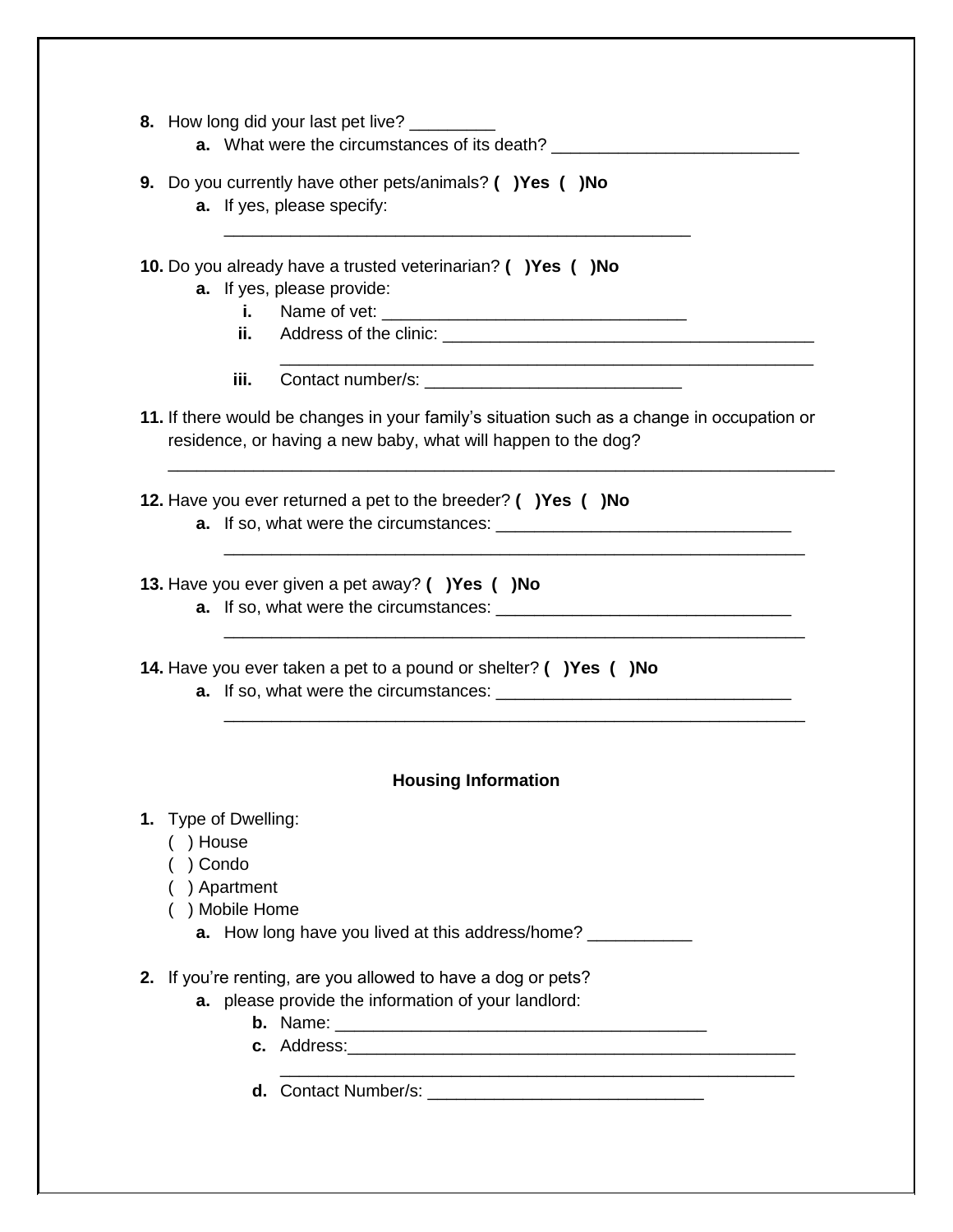- **3.** Do you have a yard? **( )Yes ( )No**
	- **a.** If yes, is it fenced? **( )Yes ( )No**
		- **i.** If yes, how high is the fence?
	- **b.** If not, how will the dog exercise? \_\_\_\_\_\_\_\_\_\_\_\_\_\_\_\_\_\_\_\_\_\_\_\_\_\_\_\_\_\_\_\_\_\_
		- **i.** Will you be willing to build a secure space or suitable pen for the dog so it can burn off energy without being supervised? **( )Yes ( )No**
- **4.** Will the dog receive crate training? **( )Yes ( )No**

## **Puppy-related Information**

\_\_\_\_\_\_\_\_\_\_\_\_\_\_\_\_\_\_\_\_\_\_\_\_\_\_\_\_\_\_\_\_\_\_\_\_\_\_\_\_\_\_\_\_\_\_\_\_\_\_\_\_\_\_\_\_\_\_\_\_\_\_\_\_\_\_\_

\_\_\_\_\_\_\_\_\_\_\_\_\_\_\_\_\_\_\_\_\_\_\_\_\_\_\_\_\_\_\_\_\_\_\_\_\_\_\_\_\_\_\_\_\_\_\_\_\_\_\_\_\_\_\_\_\_\_\_\_\_\_\_\_\_\_\_

- **1.** Why do you want this specific breed?
- **2.** What reference materials have you read about this breed?

\_\_\_\_\_\_\_\_\_\_\_\_\_\_\_\_\_\_\_\_\_\_\_\_\_\_\_\_\_\_\_\_

- **3.** How many individuals of this breed are you acquainted with? \_\_\_\_\_\_\_\_\_\_\_\_\_\_\_\_ **a.** How did you hear about Gulf Coast Rat Terriers?
- **4.** What activity level do you expect from this breed?
	- ( ) Very High
	- ( ) High
	- ( ) Moderate
	- ( ) Below average
- **5.** Are you aware of the health issues that may affect this breed? **( )Yes ( )No**
- **6.** Are you interested in a **( )Male** or **( ) Female** puppy?
- **7.** What age do you wish to get the puppy?
- **8.** What are the important factors of a dog for you? Rank the following with 1 being the highest priority:
	- **a.** Conformation (looks)
	- **b.** Breeding potential
	- **c.** Temperament \_\_\_\_
	- **d.** Fieldwork or hunting ability \_\_\_
	- **e.** Gender \_\_\_
	- **f.** Pet Therapy **EXALLES**
	- **g.** Search and rescue
	- **h.** Family Companion
	- **i.** Ability to compete